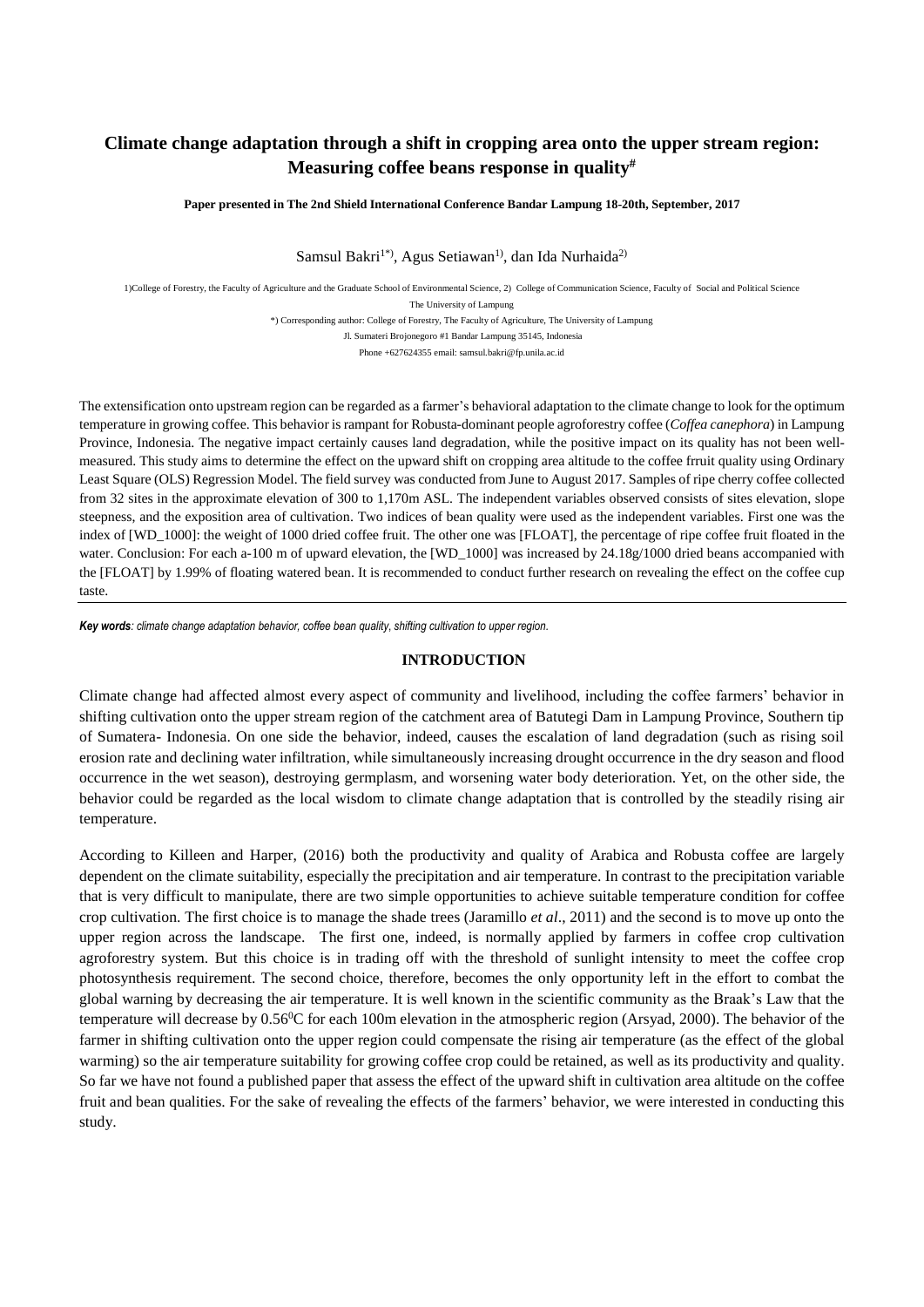## **MATERIAL AND METHOD**

### **Study Area**

This study was conducted on the catchment area of Batutegi Dam, Lampung, the Southern tip of Sumatera-Indonesia from June to August 2017 by using survey and modeling approach.

#### **Procedure**

Samples of the ripe cherry fruit of coffee were collected from 32 sites of people coffee agroforestry at the approximate elevation of 300 to 1,170 m ASL. The research location is pointed out by the Figure 1. We started from lowest elevation and went up to the summit. We made the plot sites observation for each 25m to 30m elevation ranges. We chose 3-5 coffee crops and took ripe cherry bean for around 3kg for each plot. We also took some observation for each site plot elevation including the slope steepness, the exposition or direction of cropping area, the air temperature, and the air humidity by using the altimeter, clinometer, compass, thermometer, and hygrometer, respectively.

We used two indicators to express the coffee fruit quality indices. First one was symbolized as the quality index of [WD\_1000] that to express the weight of 1000 dried fruit and the other was the percentage of cherry coffee fruit that floated in water as symbolized by the quality index of [FLOAT]. To prepare the quality index of [WD\_1000] variable, we took around 1kg of cherry bean, placed it in the oven chamber that set at  $70^{\circ}$ C for 6 days, weighed it, and then counted it. Whereas for preparing the quality index of [FLOAT], we took around 1kg coffee cherry fruit, soaked it in water, separated the floated beans by nest then weighed, and then expressed by the percentage of the fresh fruit coffee.



The ordinary least square regression (OLS) model at 1% and 5% of significance level was applied on the predicting bean qualities, *i.e.* quality index of [WD\_1000] and the quality index of [FLOAT], which we treated as the dependent variables. Whereas for the independent variables were applied 3 tree attributes of each cropping areas that includes the elevation, the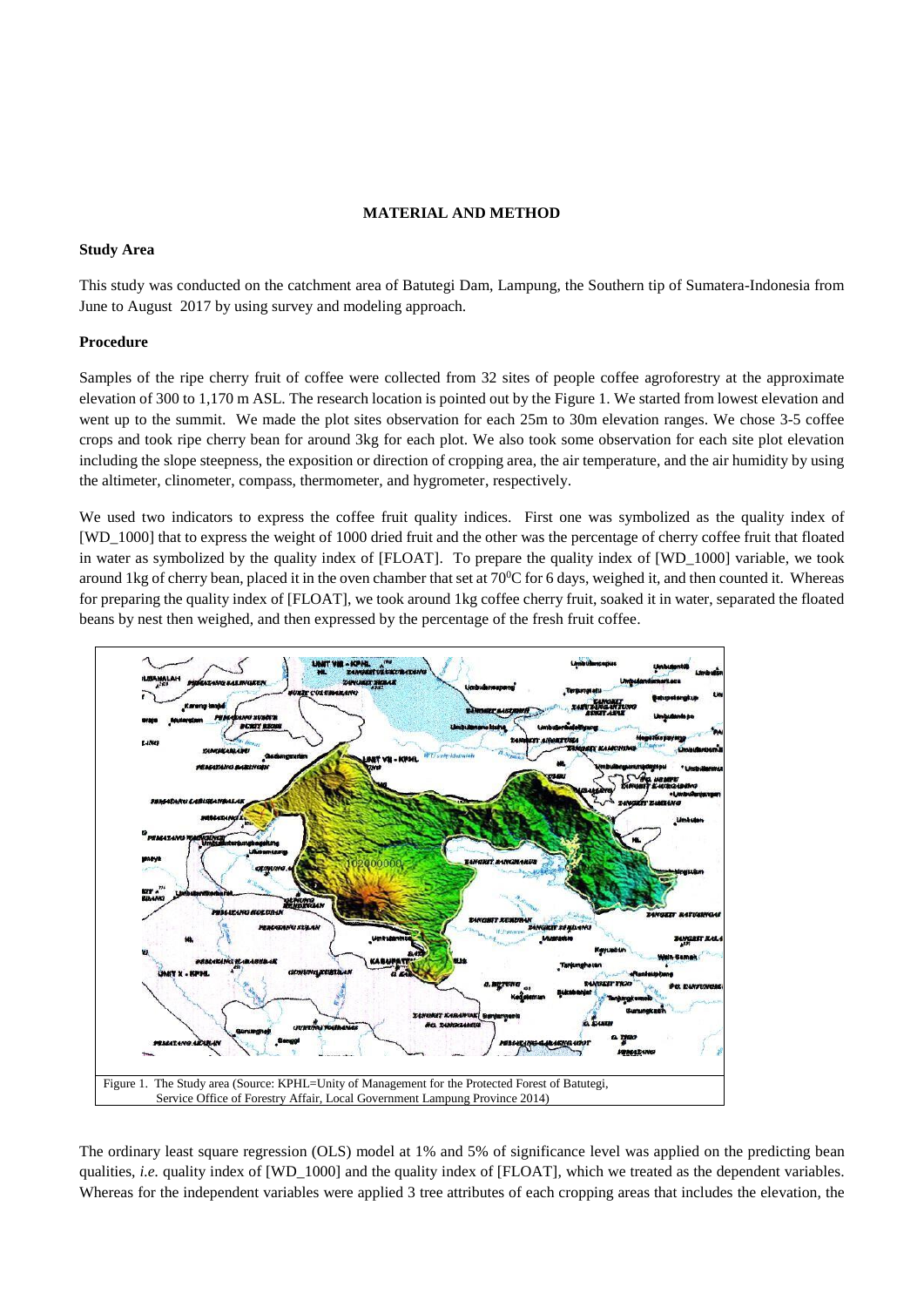slop steepness, and the exposition. The elevation [ELV] was expressed in a 100m range of different heights. The slope steepness [STEEP] expressed in percentage. Meanwhile, the area expositions were expressed in 3 dummy variables with the eastward direction used as the reference and scored as follows: if the dominant exposition was in the direction of southward it is symbolized as [D\_SHT], northward as [D\_NRT], and westward as [WST] and we scored by *1,* and otherwise was *0*. In Table 1 we provide the dependent and the independent variables, their units, their scores, and their method of acquisition. We applied statistic software to optimize the parameter.

| No |    | Variabel                     | Symbol         | Unit           | Scale of<br>measurement | Data acquisition and preparation for variables in<br>modelina                                                                                         |
|----|----|------------------------------|----------------|----------------|-------------------------|-------------------------------------------------------------------------------------------------------------------------------------------------------|
|    |    | Dependent variables          |                |                |                         |                                                                                                                                                       |
|    |    | Coffee fruit quality index 1 | [WD_1000]      | gram           | ratio                   | Field sampling at each plot site from 3-5 tree coffee crops, took<br>bean for around 1 kg, dried in oven for 6 days then weighted<br>for 1.000 beans. |
|    | 2. | Coffee fruit quality index 2 | [FLOAT]        | $\%$           | ratio                   | About 1 kg coffee bean was soaked in water, netted that float,<br>weighed, and then calculated it in %                                                |
| H. |    | Independent variables        |                |                |                         |                                                                                                                                                       |
|    |    | Elevation                    | <b>IELVI</b>   | *100m<br>m ASL | Ratio                   | Recording each plot site elevation by altimeter then divided by<br>100 <sub>m</sub>                                                                   |
|    | 2. | <b>Slope Steepness</b>       | <b>ISTEEPI</b> | $\%$           | Ratio                   | Recording the slope steepness for each plot by clinometer.                                                                                            |
|    | 3  | Cultivation Area             |                |                |                         | Observing the dominant direction of each plot site then:                                                                                              |
|    |    | Exposition:                  |                |                |                         |                                                                                                                                                       |
|    |    | -Northward                   | <b>ID NRTI</b> |                | Dummy                   | -Scored by 1 if in the northward direction, by $\theta$ if others                                                                                     |
|    |    | -Southward                   | [D_SHT]        |                | Dummy                   | -Scored by 1 if in the southward direction, by $\theta$ if others                                                                                     |
|    |    | -Westward                    | [D_WST]        |                | Dummy                   | -Scored by 1 if in the westward direction, by $0$ if others                                                                                           |

Tabel 1. The variables, symbol in model, unit, scale of measurement, and the acquisition methods for modeling

We realized that our air temperature data were merely the temporary data that only recorded once in our survey. This kind of data were certainly could not represent for the long period of, that certainly control coffee crop growth, so we prefer to use the elevation [ELV] variable as the independent variable to predict the quality of coffee fruit than using air temperature [TEMP]. Based on this argument we then built the research with an assumption that there was a differential fall of air temperature in accordance with the elevation or topographic sequent across the landscape. For the sake of testing the validity of this assumption, we also employed an OLS regression model with the air temperature, which expressed in symbol of [TEMP] as the dependent variable, and the [ELV] accompanied by air humidity, which expressed by symbol of [HUMD] as the independent variables. For this purpose we also used the significance level of 1 and 5%. This verification step was an important thing as the way to prove that the people's behavior in shifting up their coffee cultivation area onto the upper region could be regarded as an adaptation behavior from the climate change in order to find out a more suitable air temperature to grow the coffee crop.

## **RESULT AND DISCUSSION**

#### **The generic description of study area**

The area study is lied in the south hemisphere which specific geographic coordinate references is in between latitude  $05^{0}$ 05'50''S –  $05^{0}$ 16'33''S and longitude in between  $104^{0}$ 30'34"  $E - 104^{0}$ 49'14"  $E$ . The acreage of around 58,162 ha is under control by Unit of Management Protected Forest (KPHL) Batutegi, Service Office for Forestry Affair of Lampung Province Local Government. Almost 70% of the acreage are cultivated by the farmer as coffee agroforestry under concessionary as Social Forestry Agreement (*HKm*) for 35 year with land holding around 1-5ha per farmer. Under the concession, farmers are obligated to apply agroforestry system which prohibit them to take timber instead of non-timber products, such as rubber sap, rattan, honey bee, coffee bean etc. The area is also the catchment area of Batutegi Dam that built in 1995 for water reservoir of around 9 million m<sup>3</sup> annually and to generate hydropower of around 125.2 GWH annually [\(www.pu.go.id,](http://www.pu.go.id/) 2017). As could be examined in the Document of Land Resource Evaluation Planning Project I (CSR: Center for Soil Research Institute of RI, 1989) the topographic is a hilly complex to mountainous. Under the tropical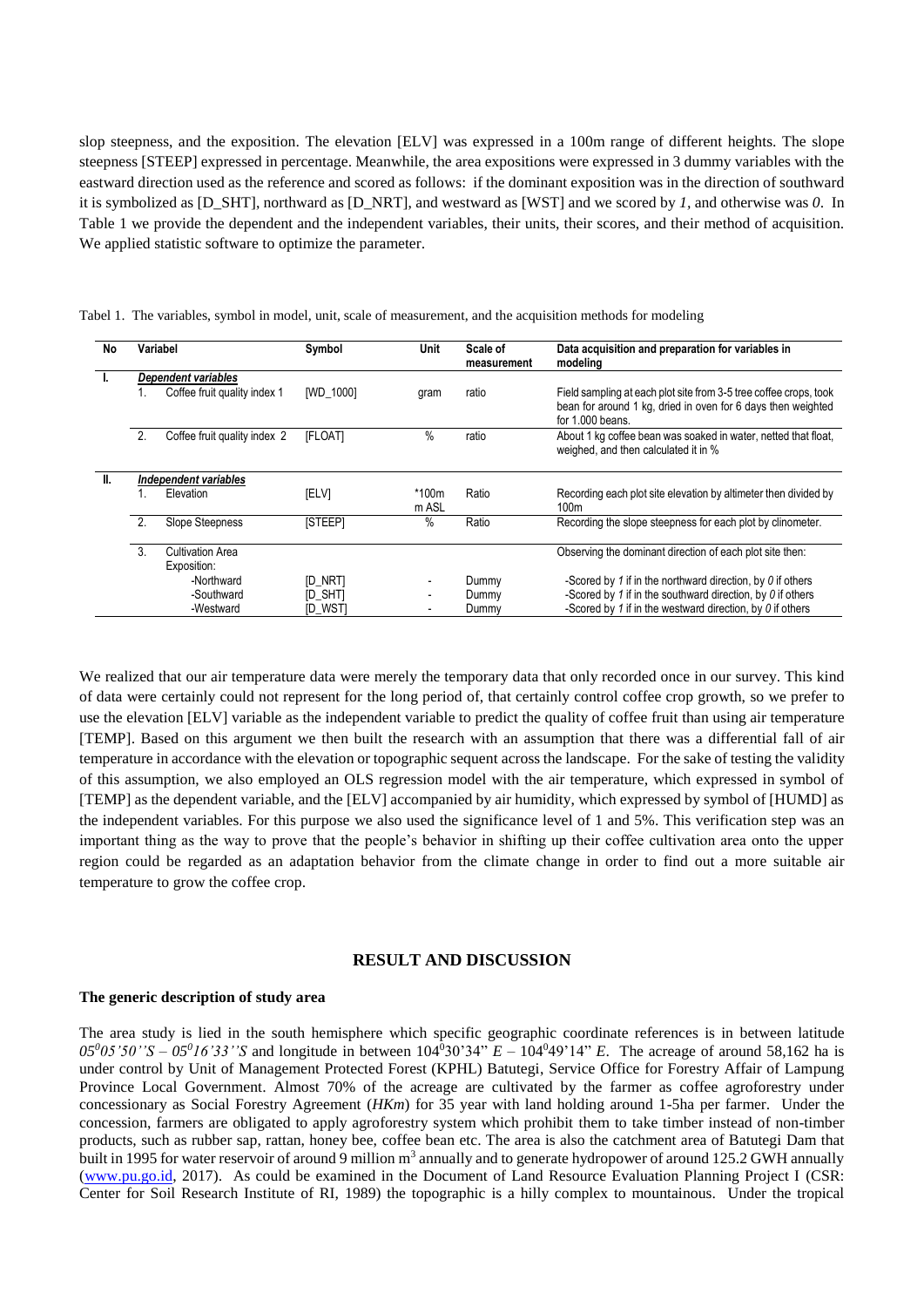rainforest the geologic parent material of clastic sedimentary rock have formed various silty loam, loam, and clayed soils with common characteristic of low pH and poor fertility.

The descriptive statistic of the field survey observation in Table 2 that consisted of the minimum, the mean, the maximum, and the standard deviations (SE) of the variables of air temperature, air humidity, elevation, bean qualities indices, area elevation, and slope area steepness. Besides, number of the area exposition for the four direction we enlisted in this table as well.

| No. | Variable                                | Unit                     | Minimum  | Mean    | Maximum | SE      |
|-----|-----------------------------------------|--------------------------|----------|---------|---------|---------|
|     | Bean quality index of [WD_1000]         | g/1000 dried beans       | .001.4   | 1.074.6 | .180.3  | 70.6    |
|     | Bean quality index of [FLOAT]           | % watered floating fruit | 0.03     | 0.09    | 0.27    | 0.07    |
|     | Air temperature                         |                          | 22.0     | 26.1    | 31.8    | 1.9     |
|     | Air humidity                            |                          | 50.0     | 71.4    | 84.0    | 7.3     |
|     | Area elevation                          | m ASL                    | 349      | 788     | 1.173   | 237     |
|     | Slope steepness                         |                          |          | 11.5    | 23.8    | 5.5     |
|     | Number of cultivation area's exposition | Plot number:             | South: 4 | West:8  | North:5 | East:17 |

As depicted in the Table 2, both the coffee fruit quality indices were varied enough as expressed by their wide range of standard error (SE). This variation seemingly controlled by the variation of temperature as the shed of the differences of their elevation. Nikolaj *et al*. (2015) proved that the air temperature in the Artic zone in the Holocene geological era was warmer of around 2-4<sup>0</sup>C than the present era and had significantly affect the melting glacier which further makes the sea level 0.16 m higher. This suggests that the increase of air temperature of around  $2^{0}C$  was enough impact to global warming. Based upon the proof provided by Nikolaj *et al*., (2015), the range of air temperature recorded from this study was 22-32<sup>0</sup>C with SE=1.9 $\rm{^0C}$  or approximately to 2.0  $\rm{^0C}$ . This finding also could be regarded as identical with the effect of global warming if we move down from the summit along the slope of the study area and vice versa. The opposite direction, therefore, was the reverse of the step up moving onto the summit and could be regarded as a seeking of compensation behavior against the raising air temperature. This behavior also could be considered as an adaptation of the global warming. We had also tested the assumption of the decreasing air temperature as the function of the area of elevation. For this purpose we employed the OLS regression between air temperature [TEM] as the function of the elevation [ELV] accompanied by the air humidity [HUMD] as provided in Table 3 and Table 4.

Tabel 3. Analysis of Variance of the air temperature [TEM]<sup>0</sup>C as the function of increase of elevation [ELV] per 100m upward and their air humidity [HUMD] recorded during field survey

| Source                      | DF | SS                         | МS |  |  |  |  |  |
|-----------------------------|----|----------------------------|----|--|--|--|--|--|
| Regression                  |    | 2 29.080 14.540 4.90 0.015 |    |  |  |  |  |  |
| Residual Error 29           |    | 86.006 2.966               |    |  |  |  |  |  |
| Total                       |    | 31 115.086                 |    |  |  |  |  |  |
| $C = D = 1 + \sqrt{2(1.7)}$ |    |                            |    |  |  |  |  |  |

Source: Research result (2017)

Table 3 depicts that the variation of [TEM] we obtained from this study was explained well enough by the variation of the [ELV] accompanied by [HUMD]. As depicted from Table 4, for each 100m increase of elevation, the air temperature would decline around  $0.332\pm0.1328$  <sup>o</sup>C and vice versa, regardless the air humidity. This fact told us that temperature decreases 0.465 $^{\circ}$ C for each 100m moving up across the landscape of the people's coffee agroforestry areas. This fact suggests that approximately in accordance with the classical Braak's Law, which postulates that for each increase of 100m altitude in the atmospheric zone, there is a decrease in air temperature by 0.50<sup>o</sup>C (see Arsyad, 2000). In the model, we also have separated the effect of air humidity [HUMD], so we could claim that the effect of [ELV] to the declining air temperature is free from the effect of the air humidity variance.

Tabel 4. The T-test of the air temperature [TEM]<sup>0</sup>C as the function of increase of elevation [ELV] for 100m move upward and their air humidity recorded

| Predictor |                                    | Coef SE Coef             |  |
|-----------|------------------------------------|--------------------------|--|
| Constant  |                                    | 35.888 3.455 10.39 0.000 |  |
| [ELV]     | $-0.3321$ $0.1328$ $-2.50$ $0.018$ |                          |  |
| [HUMD]    | $-0.09986$ 0.04336 $-2.30$ 0.029   |                          |  |

The regression equation could be expressed in Eq. $\{1\}$  as the following:

 $[TEM] = 35.9 - 0.332 [ELV] - 0.0999 [HUMD]$  $R-Sq(adj) = 20.1%$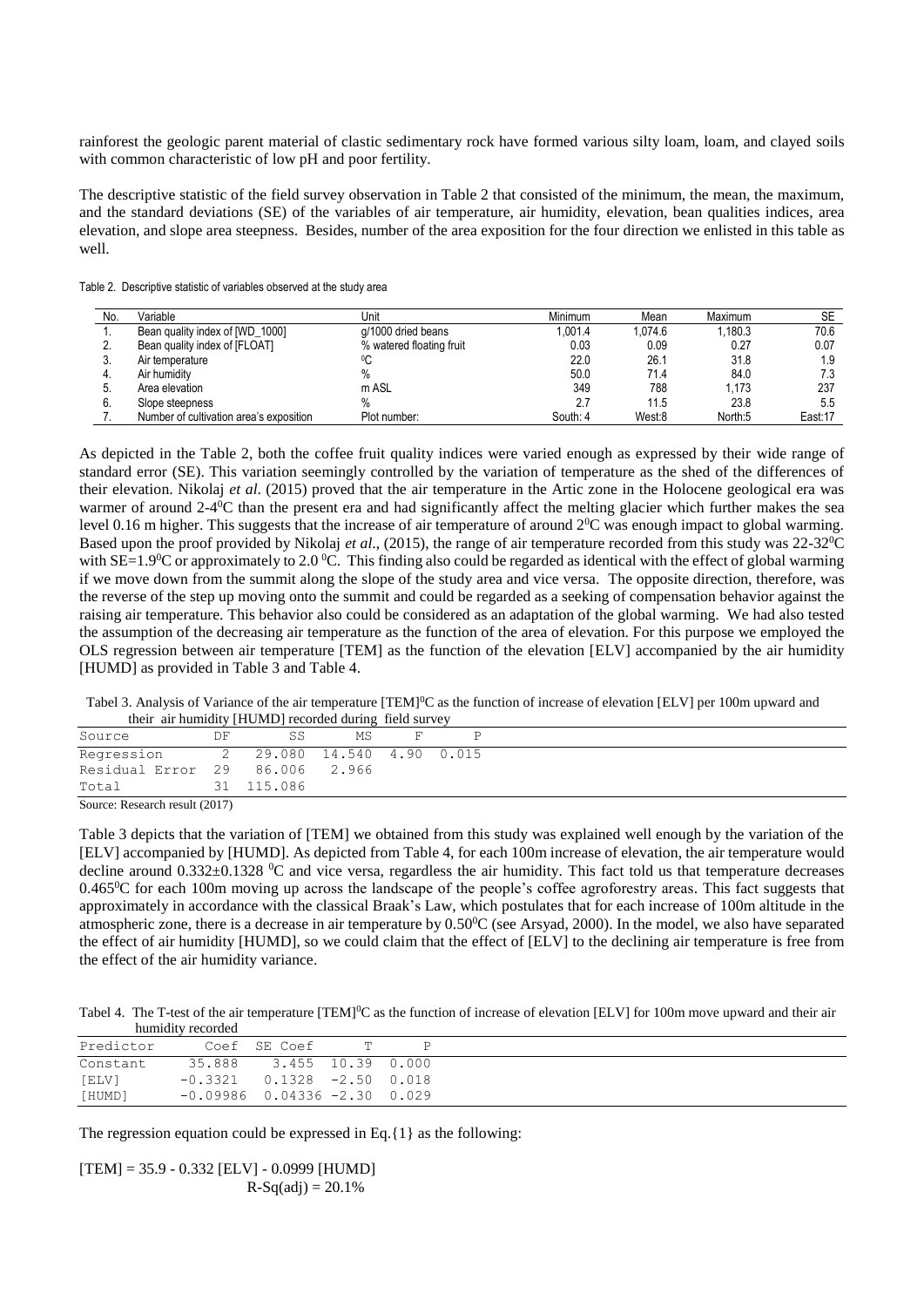**Eq. {1}**

#### **[2] The Impact on the coffee fruit qualities**

As mention above, we use two terms to express the coffee fruit quality indices, the dried bean quality index of weight and the percentage floating coffee fruit in water.

### *The dried coffee fruit quality index of weight*

The impact of elevation, slope steepness, and exposition area of cultivation on the coffee ripe cherry are simultaneously depicted in Table 5. By examining the *R\_Sq(adj)*, the variance of the three independent variables could only explain as many as 53.3% to the variance of the coffee fruit quality, especially for the dried weight of 1000 beans quality [WD\_1000], whereas the remaining 46.7% must be explained by other variable besides of the three from the model. The three variables, nevertheless, was robust enough for explaining the variance of the quality index of [WD\_1000]. This claim was proved by the P-value=0.000. This value told us that based on the three kinds of data (*i.e*.: data of elevation, slope steepness and cultivation area exposition), the model could predict the quality index of [WD\_1000] in very high precision. We could write  $P=0.0004$  that approximately for P=0.000. It meant that if we use the three variables, for every 10,000 times of prediction, there would be only 4 time misses.

Table 5. Analysis of variance of the impact of elevation, slop steepness and exposition area of cultivation on the coffee ripe fruit cherry

| Source            | DF | SS                        | MS   |  |
|-------------------|----|---------------------------|------|--|
| Regression        |    | 5 107080 21416 7.61 0.000 |      |  |
| Residual Error 24 |    | 67533                     | 2814 |  |
| Total             | 29 | 174612                    |      |  |

Among the three variables, we could further examine on how much was the effect on the dried bean quality index of [WD\_1000] by examining the result of the *T-tes*t. As depicted in Table 6, the elevation [ELV] variable could affect the dried bean quality index of [WD\_1000] very significantly (P=0.000). The optimum parameter of this variable was 24.187. The fact connoted that if the two other variables were remained constant, the average quality index of [WD\_1000] would increase by 24.187 gram for each 100m shift upward of cultivation area and vice versa. It also could be considered that farmer's behavior in moving up their area of cropping were the behavior in the climate change adaption. This fact, therefore, could be equalized as the term for measuring the effect of adaption behavior to the global warming especially in pursuing better coffee bean quality.

Table 6. The T-test to examine the magnitude effect of variables of elevation, slope steepness and cultivation area exposition on the dried weight of coffee bean

| Predictor |          | Coef SE Coef         | <u>т</u>            | P          |
|-----------|----------|----------------------|---------------------|------------|
| Constant  | 279.81   |                      | 48.49 5.77 0.000    |            |
| [ELV]     | 24.187   | 5.228                |                     | 4.63 0.000 |
| [STEEP]   | $-0.170$ | $1.879 - 0.09 0.929$ |                     |            |
| $[D$ SHT] | 28.26    |                      | 35.79 0.79 0.437    |            |
| [D WST]   | 9.30     | 25.79                | $0.36$ 0.722        |            |
| [D NRT]   | $-95.87$ |                      | $28.02 -3.42 0.002$ |            |

In contrast to the elevation impact, the influence of slope steepness variable that symbolized by [STEEP] that resulted the optimum parameter was -0.170. It meant that in case the two variables were retain to constant, there would be make decrease as much as 0.17g in dried weight fruit bean quality index of [WD\_1000] for each change up slope steepness 1% and vice versa. This was a merely little decreasing in dried fruit bean quality so that did not give a significant effect as connoted by the P=0.929. The fact also told us that the slope steepness range of the whole areas of study was similar enough (see Table 1 row 6) to induce soil erosion process that could not make significantly difference effect to the lowering soil fertility. Another reason perhaps the soil surface of the ground in the whole study areas was covered by good litter basalt that protected the soil fertility well.

This was an interesting fact that cultivation areas which exposition is at northward [D\_NRT] depicts the worst bean quality index of the [W\_1000] among 3 other directions. The northward direction of cultivation areas [D\_NRT] produced the lower quality at average of 95.87g than those of the eastward direction. This difference is very significant with  $P=0.002$ . Perhaps the most probable explanation to the fact was the least solar beam radiation that could suppress photosynthesis process, especially in the period of bean filling and repening, which in the region normally take place since 6 month before. As could be examined in Figure 1, the whole area of study lies at the south hemisphere in between  $05^005'50''S - 05^016'33''S$ . This period was coincided with solar position in the south hemisphere and so did the period of bean filing and repening stage for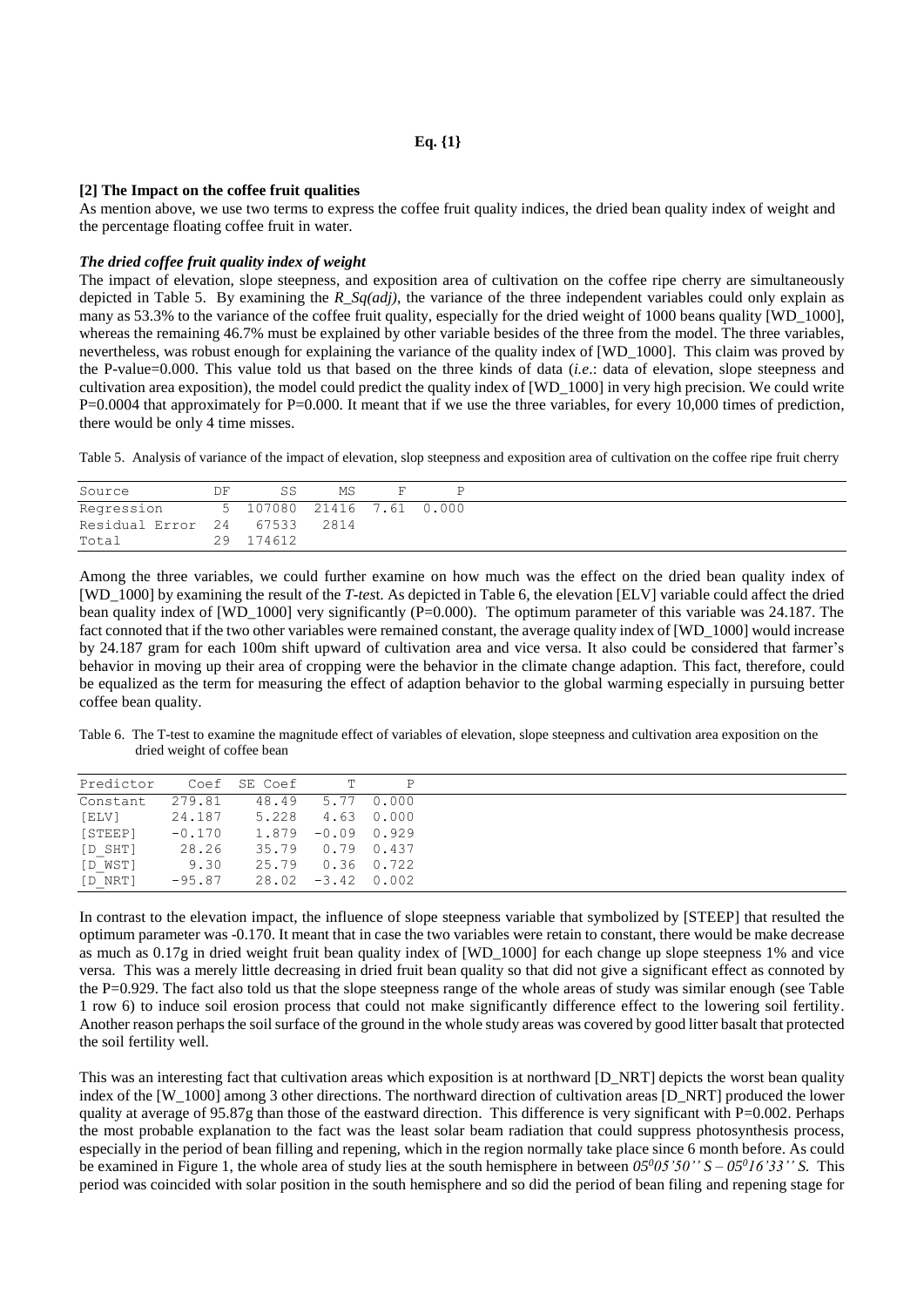almost of coffee agroforestry at the area of study. The cultivation areas with northward expositions, therefore, is always face back to solar beam radiation, so that much more suffers from lack of the ultraviolet ray during the period of bean filling.

Based on the analysis above, we could write the regression equation as in Eq. {2}

 $[WD_1000] = 280 + 24.2[ELV] - 0.17[STEEP] + 28.3[D_SHT] + 9.3[D_WST] - 95.9[D_NRT]$  R-Sq(adj) = 53.3%

 $Eq.$ {2}

#### *The percentage of floating coffee fruit in water*

Similar to the quality index of [WD\_1000], the three independent variables that were applied for predicting percentage of floated ripe cherry bean in water, symbolized as quality index of [FLOAT], had performed as robust predictors as well. This claim was proved by the analysis of variance that produced  $P=0.005$  as displayed in Table 7. This meant that if we predict the quality index of [FLOAT] based on the three independent variables as many as 1000 times, it would be fail only 5 times. It was important to note, anyhow, that the achievement occur after we omitted the 3 data outliers.

Tabel 7. Analysis of Variance of quality index of a-1000dried bean

| Source                                       | DF. | SS         | MS | F. |  |
|----------------------------------------------|-----|------------|----|----|--|
| Regression 5 1020.48 204.10 4.46 0.005       |     |            |    |    |  |
| Residual Error 24 1098.67 45.78              |     |            |    |    |  |
| Total                                        |     | 29 2119.15 |    |    |  |
|                                              |     |            |    |    |  |
| $S = 6.76592$ R-Sq = 48.2% R-Sq(adj) = 37.4% |     |            |    |    |  |

In contrast to the index of quality [WD\_1000], the effect of shifting cultivation upward would decrease the ripe coffee cherry bean quality index quality [FLOAT]. As depicted in Table 8, there is a rise of float cherry bean at average of 1.993% for each 100m shifting elevation area of cultivation [ELV] upward, and vice versa. The increase was significantly difference as connoted by P $=0.007$ . The fact perhaps was caused by the activity of rampant borer insects for cherry coffee beans, followed by the shifting up of the elevation of the cultivation areas. The higher the elevation, the more humid the air which further accompanied by the decreasing air temperature. This argument also supported by the Eq. {1} expressed above. There are some possible explanation to the fact especially in its connection with the borer pests that are controlled by air temperature or humidity. For example, Jaramillo *et al*., (2009) proved that the activity of *Hypothenemus hampei,* insect borer of family of *Scolytidae*, is optimum in between air temperature around 15-35<sup>0</sup>C. The female activity in boring coffee fruit will drops drastically when air temperature is reaching  $35^{\circ}$ C. The insect also normally fail to spawn, and then leads to suppression of the propagation of their offspring and lessen the boring of cherry bean. Otherwise, the offspring will abundant and the intensity of boring the coffee cherry fruit will rampant then worsen the quality that collected from the higher elevation of the study areas that air temperature decline from 35 to 15 $^{\circ}$ C.

As depicted in Table 3, the air temperature record during the study was between  $22-32^{\circ}$ C. This record seems very concurrent with this argument. Jaramillo *et al.* (2011) estimated that climate change would worsen pest prevalence as the berry borer that could coffee fruit and bean quality. According to Patay *et al.*, (2016) in warm and humid climate, Coffea species are susceptible to various fungal infections, which can kill them in large areas. The most common fungal disease of coffee species is caused by *Hemileia vastatrix* Berk. & Broome, a basidiomycota, which causes a ecoloration on the lower surface of the leaves.

Tabel 8. The *T-test* to examine the independent variables that affect the percentage of the floated ripe coffee fruit

| Predictor |           | Coef SE Coef T               | $\mathbb{P}$ |
|-----------|-----------|------------------------------|--------------|
| Constant  | $-1.243$  | $6.085 -0.20 0.840$          |              |
| [ELV]     | 1.9929    | $0.6743$ 2.96 0.007          |              |
| [STEEP]   | $-0.0845$ | $0.2349 - 0.36$ 0.722        |              |
| [D SHT]   |           | $-1.475$ 4.534 $-0.33$ 0.748 |              |
| [D WST]   | 3.446     | 3.346 1.03 0.313             |              |
| [D NRT]   |           | $-8.021$ 3.545 $-2.26$ 0.033 |              |

In addition the above explanation, Agegnehu *et al.*, (2015) record that the variation of precipitation and air temperature variables are the most favorable to increase of coffee pest disease. Major disease that occurred because of the two climate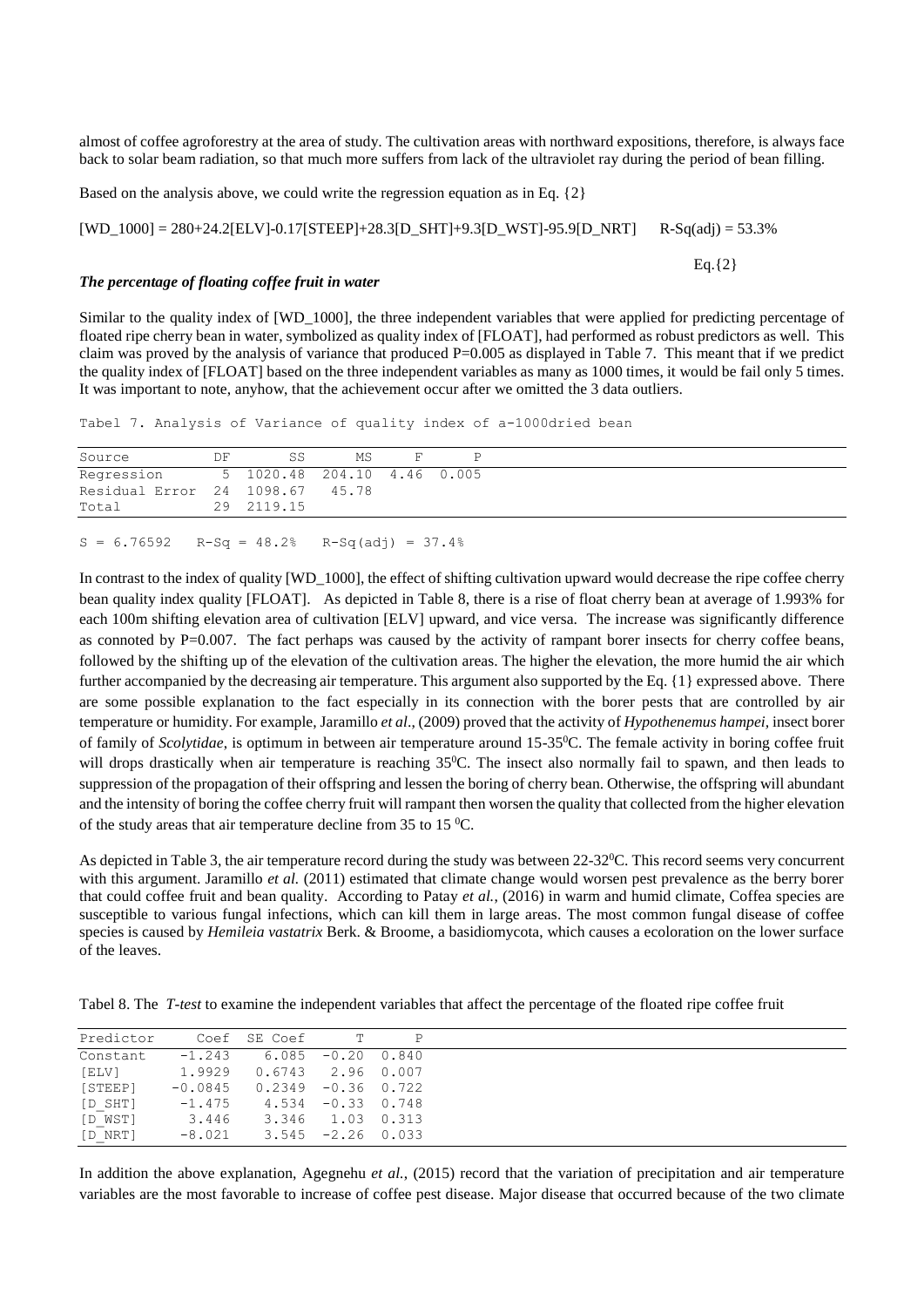variables' variation during coffee growing will increase pest and disease prevalence, expanding the altitudinal range in which the fungal disease coffee rust and the coffee berry borer can survive (Laderach *et al*., 2010). For example, rising temperatures will increase infestation by the coffee berry borer that is *Hypothenemus hampeii*, particularly where coffee grows unshaded and the cropping is continuous throughout the year.

As those to the cherry bean quality index of [WD\_1000], the slope steepness [STEEP] are not significantly impacting the coffee fruit quality in term of quality index of [FLOAT]. The fact was not completely understood. Perhaps the range of slope steepness in whole area of study was relatively homogenous so does the susceptibility cherry fruit of coffee the pest. It was because the rate of soil erosion was too low that the soil fertility were homogenous too and made nutrient uptake by the crop was indifferent in term of the stance against pest and disease of the coffee crop. But further studies on the effect of slope steepness on the soil fertility, the crop's endurance to the pest, and the percentage of floating coffee fruit are necessary.

As for the impact of the area exposition to the cherry fruit quality index of [FLOAT] also shown a similar characteristic: only the northward direction of cultivated area exposition [D\_NRT] which significantly different effect from the eastward one. But in this matter, it was a reverse compared to the effect on the quality index of [FLOAT] variable. The variable of [D\_NRT] variable could produce the floated cherry fruit around 8.02% lower than that of the eastward direction. This discrepancy was significant as connoted by  $P=0.033$ . We thought that the explanation to this fact was certainly similar with the effect of area exposition to the coffee bean's quality index of [WD\_1000] that the coffee crop which against the solar beam would much more influent but opposite in value. In this matter of fact the solar beam had given the positive impact on the quality cherry coffee fruit. This fact was not also completely understood; how the relationship among the solar beam, the endurance to the pest, and the abundance of the coffee fruit floated in water.

The regression equation of the percetage of floated coffee fruit as the function of the elevation, slop steepness, and the expotion of the cropping area is expressed in the Eq {3}, as follows:

[FLOAT] = - 1.24 + 1.99 [ELV] - 0.084 [STEEP] - 1.47 [D\_SHT] + 3.45 [D\_WST] - 8.02 [D\_NRT]

 $R-Sq(adj) = 37.4%$  Eq. {3}.

## **CONCLUSION**

For each 100m shift in cropping area onto the upper stream region there would be an antagonistic indices between the two. The index of [WD\_1000] will increase by 24.18g/1000 dried beans while the [FLOAT] will increase by 1.99% of floating. It is recommended to conduct further research on revealing the effect on the coffee cup taste.

## **SPECIAL THANKS**

This research was funded solely by the Directorate for Research and Community Serve, Directorate General for Research Enhancement and Development, Ministerial of Research, Technology and Higher Education RI in Fiscal Year of 2017. We, therefore, need to thank for the grant allocations.

#### **REFERENCES**

Agegnehu E, Thakur A, Mulualem T (2015). Potential Impact of Climate Change on Dynamics of Coffee Berry Borer (*Hypothenemus hampi* Ferrari) in Ethiopia. Open Access Library J. 2(01):1.

Arsyad, S. 2000. *Konservasi Tanah dan Air.* IPB Press. Bogor.

- Bongase, E. D. 2017. Impacts of climate change on global coffee production industry: Review. *African Journal of Agricultural Research. Vol. 12(19):1607-1611*.11 May, 2017 DOI: 10.5897/AJAR2017.12147 Article Number: 4F5E4B864137 ISSN 1991-637X Copyright ©2017 Author(s) retain the copyright of this article [http://www.academicjournals.org/AJAR.](http://www.academicjournals.org/AJAR)
- CSR: Center for Soil Research Institute. 1989. *Land Resource Evaluation Planning Project I.* Board of Research Development, Department of Agriculture, RI. Jakarta.